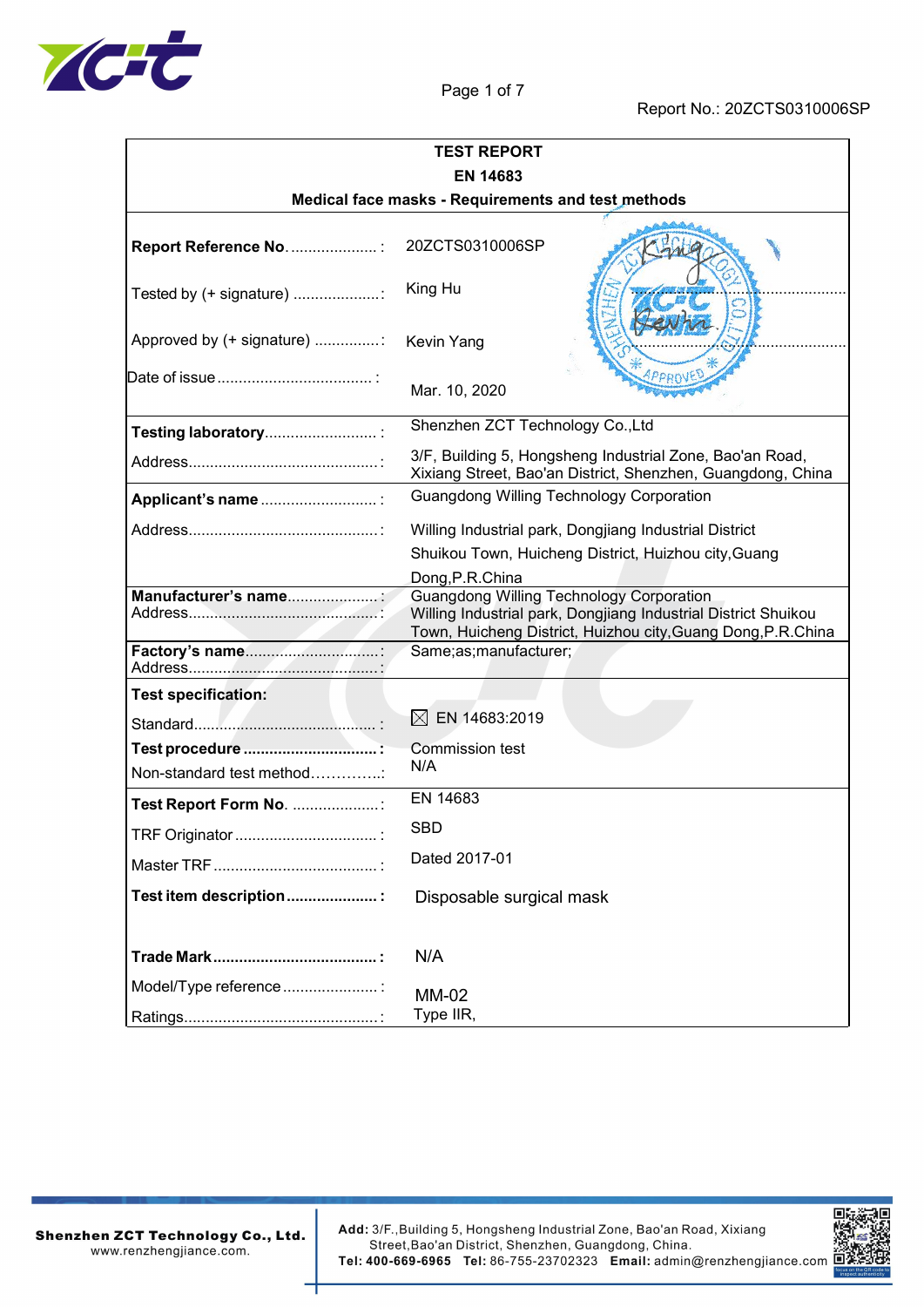

| <b>Test item particulars:</b>                                                |                                                                                                              |
|------------------------------------------------------------------------------|--------------------------------------------------------------------------------------------------------------|
| Test case verdicts:                                                          |                                                                                                              |
| Test case does not apply to the test object :                                | N/A                                                                                                          |
| Test object does meet the requirement                                        | Pass (P)                                                                                                     |
| Test object does not meet the requirement                                    | Fail (F)                                                                                                     |
| Testing:                                                                     |                                                                                                              |
|                                                                              | Mar. 6, 2020                                                                                                 |
|                                                                              | Mar. 7, 2020, 2020 to Mar. 10, 2020                                                                          |
| General remarks:                                                             |                                                                                                              |
| The test results presented in this report relate only to the item(s) tested. |                                                                                                              |
|                                                                              | This report shall not be reproduced, except in full, without the written approval of the testing laboratory. |

"(see remark #)" refers to a remark appended to the report.

"(see Annex #)" refers to an annex appended to the report.

"(see appended table)" refers to a table in the Test Report.

Throughout this report a comma (point) is used as the decimal separator.

| Copy of marking plate                                                                                                                                     |            |
|-----------------------------------------------------------------------------------------------------------------------------------------------------------|------------|
| Disposable surgical mask                                                                                                                                  | No marking |
| Model: MM-02                                                                                                                                              |            |
| <b>Guangdong Willing Technology Corporation</b>                                                                                                           |            |
| Willing Industrial park, Dongjiang Industrial District Shuikou Town,<br>Huicheng District, Huizhou city, Guang Dong, P.R.China                            |            |
| Remark on the marking plate:<br>1. The height of graphical symbols is not less than 5 mm;<br>2. The height of letters and numerals are not less than 2 mm |            |

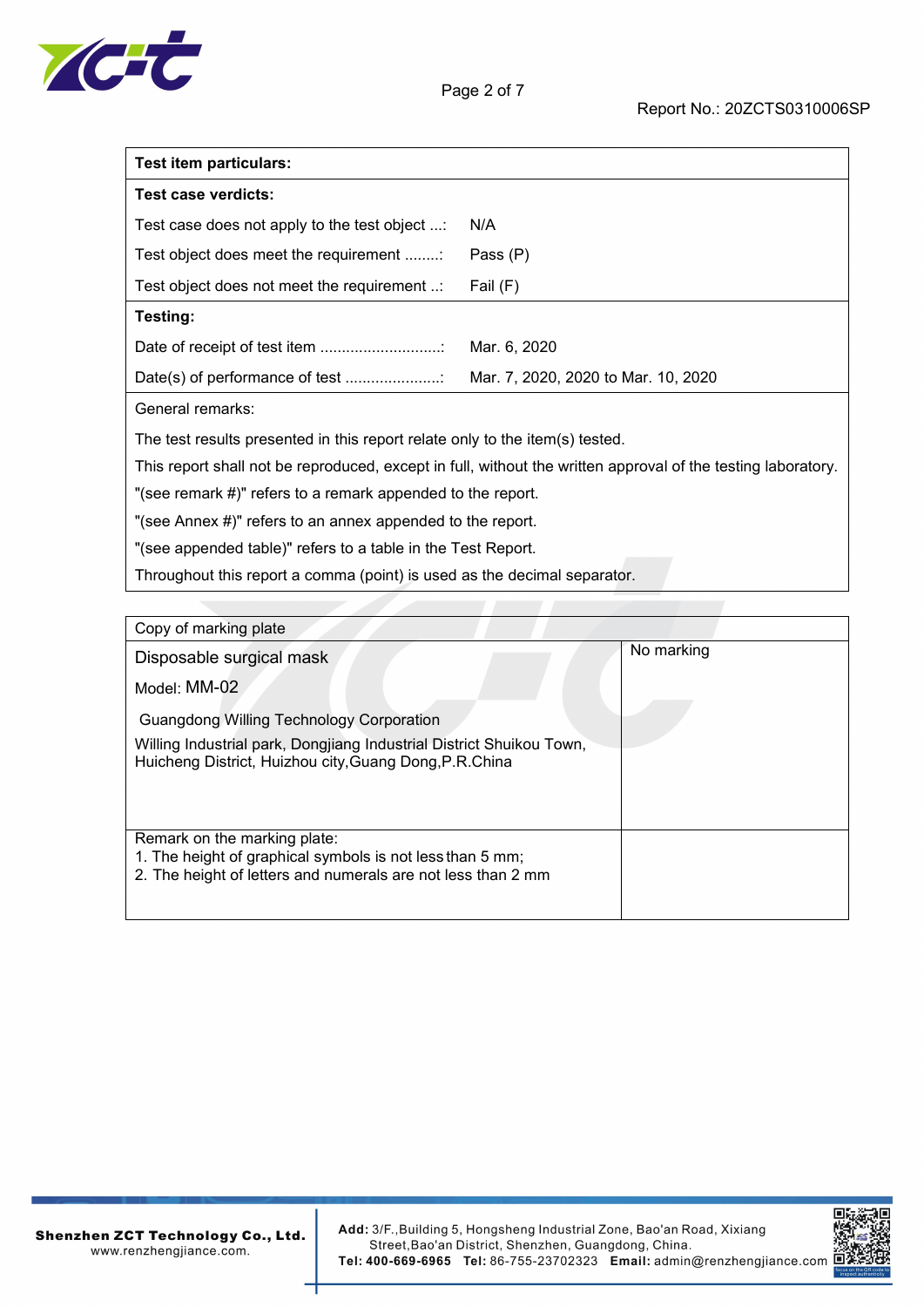

## Report No.: 20ZCTS0310006SP

|        | EN 14683                                              |                          |                          |
|--------|-------------------------------------------------------|--------------------------|--------------------------|
| Clause | Requirement - Test                                    | Result - Remark          | Verdict                  |
| 4      | <b>Classification</b>                                 |                          |                          |
|        | Medical face masks specified in this European         | Type IIR,                | P                        |
|        | Standard are classified into two types (Type I and    |                          |                          |
|        | Type II) according to bacterial filtration efficiency |                          |                          |
|        | whereby Type II is further divided according to       |                          |                          |
|        | whether or not the mask is splash resistant.          |                          |                          |
|        | The 'R' signifies splash resistance.                  |                          | P                        |
| 5      | <b>Requirements</b>                                   |                          |                          |
| 5.1    | General                                               |                          |                          |
| 5.1.1  | <b>Materials and construction</b>                     |                          | $\overline{\phantom{0}}$ |
|        | The medical face mask is a medical device,            |                          | P                        |
|        | generally composed of a filter layer that is placed,  |                          |                          |
|        | bonded or moulded between layers of fabric.           |                          |                          |
|        | The medical face mask shall not disintegrate, split   |                          | P                        |
|        | or tear during intended use.                          |                          |                          |
|        | In the selection of the filter and layer materials,   |                          | P                        |
|        | attention shall be paid to cleanliness.               |                          |                          |
| 5.1.2  | <b>Design</b>                                         |                          |                          |
|        | The medical face mask shall have a means by           |                          | P                        |
|        | which it can be fitted closely over the nose, mouth   |                          |                          |
|        | and chin of the wearer and which ensures that the     |                          |                          |
|        | mask fits closely at the sides.                       |                          |                          |
|        | Medical face masks may have different shapes          |                          | P                        |
|        | and constructions as well as additional features      |                          |                          |
|        | such as a face shield (to protect the wearer          |                          |                          |
|        | against splashes and droplets) with or without        |                          |                          |
|        | anti-fog function, or a nose bridge (to enhance fit   |                          |                          |
|        | by conforming to the nose contours).                  |                          |                          |
| 5.2    | <b>Performance requirements</b>                       |                          | $\overline{\phantom{0}}$ |
| 5.2.1  | <b>General</b>                                        |                          |                          |
|        | All tests shall be carried out on finished products   |                          | P                        |
|        | or samples cut from finished products.                |                          |                          |
| 5.2.2  | <b>Bacterial filtration efficiency (BFE)</b>          |                          | $\overline{\phantom{0}}$ |
|        | When tested in accordance with Annex B, the BFE       | For details, see table 1 | P                        |
|        | of the medical face mask shall conform to the         |                          |                          |
|        | minimum value given for the relevant type in Table    |                          |                          |
|        | 1.                                                    |                          |                          |
|        | For thick and rigid masks such as rigid duckbill or   |                          | P                        |
|        | cup masks the test method may not be suitable as      |                          |                          |
|        | a proper seal cannot be maintained in the cascade     |                          |                          |



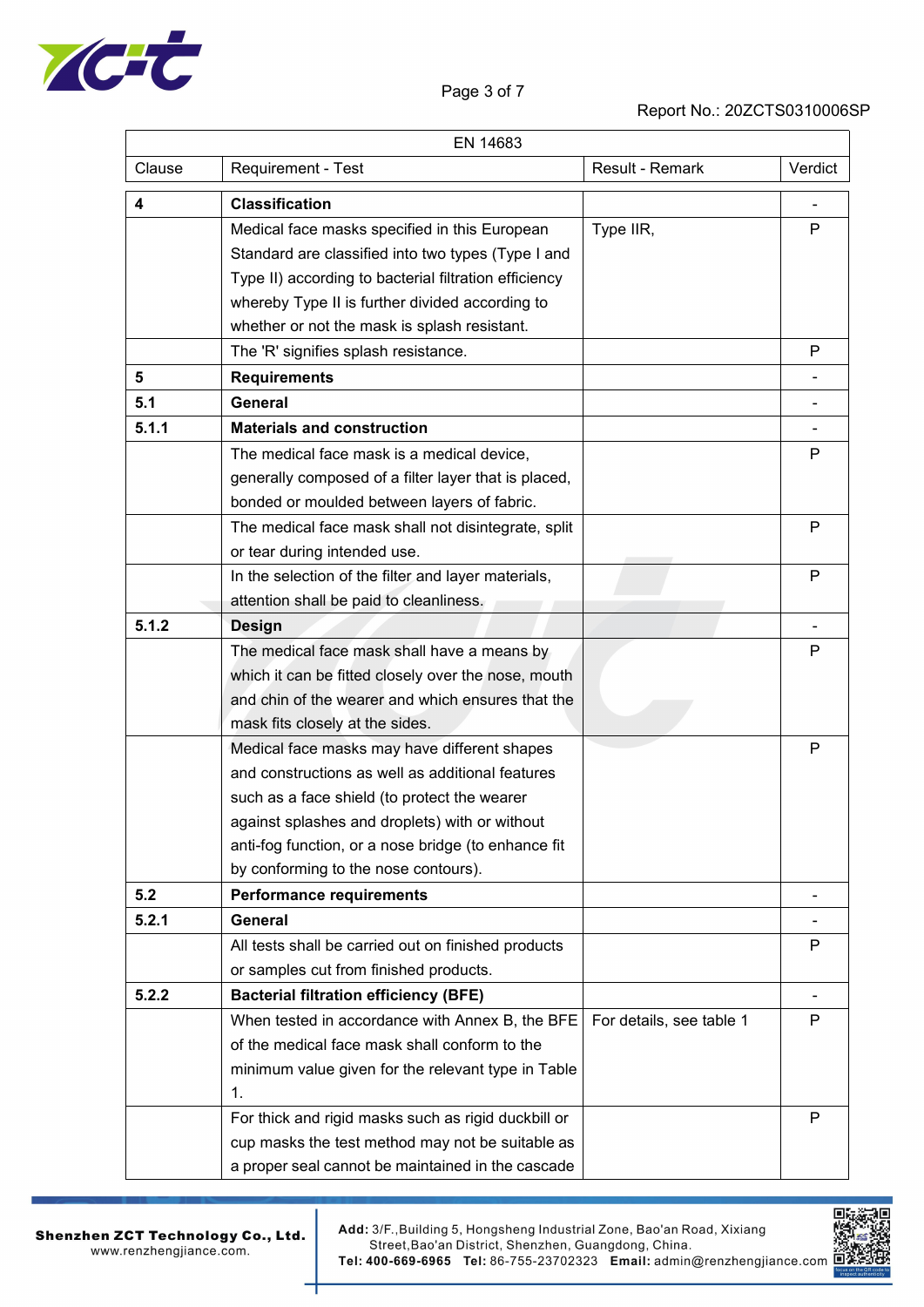

## Report No.: 20ZCTS0310006SP

|        | EN 14683                                                   |                 |              |
|--------|------------------------------------------------------------|-----------------|--------------|
| Clause | Requirement - Test                                         | Result - Remark | Verdict      |
|        | impactor.                                                  |                 |              |
|        | In these cases, another valid equivalent                   |                 | P            |
|        | method shall be used to determine the BFE.                 |                 |              |
|        | When a mask consists of two or more areas with             |                 | P            |
|        | different characteristics or different layercomposition,   |                 |              |
|        | each panel or area shall be                                |                 |              |
|        | tested individually.                                       |                 |              |
|        | The lowest performing panel or area shall                  |                 | P            |
|        | determine the BFE value of the complete mask.              |                 |              |
| 5.2.3  | <b>Breathability</b>                                       |                 |              |
|        | When tested in accordance with Annex C, the                |                 | P            |
|        | differential pressure of the medical face mask shall       |                 |              |
|        | conform to the value given for the relevant                |                 |              |
|        | type in Table 1.                                           |                 |              |
|        | If the use of a respiratory protective device as face mask |                 | $\mathsf{P}$ |
|        | is required in an operating theatre and/or other medical   |                 |              |
|        | settings, it might not fulfil the performance requirements |                 |              |
|        | with regard to differential pressure as defined in this    |                 |              |
|        | European                                                   |                 |              |
|        | Standard.                                                  |                 |              |
|        | In such case, the device should fulfil the requirement as  |                 | P            |
|        | specified in the relevant Personal                         |                 |              |
|        | Protective Equipment (PPE) standard(s).                    |                 |              |
| 5.2.4  | Splash resistance                                          |                 |              |
|        | When tested in accordance with ISO 22609:2004 the          |                 | $\mathsf{P}$ |
|        | resistance of the medical face mask to penetration of      |                 |              |
|        | splashes of liquid shall conform to                        |                 |              |
|        | the minimum value given for Type IIR in Table 1.           |                 |              |
| 5.2.5  | Microbial cleanliness (Bioburden)                          |                 |              |
|        | When tested according to EN ISO 11737-1:2018 the           |                 | P            |
|        | bioburden of the medical mask shall be $\leq 30$           |                 |              |
|        | CFU/g tested (see Table 1).                                |                 |              |
|        | NOTE EN ISO 11737-1:2018 specifies requirements            |                 |              |
|        | and provides guidance for the enumeration and              |                 |              |
|        | microbial characterization of the population of viable     |                 |              |
|        | microorganisms on or in a medical device, component,       |                 |              |
|        | raw material or                                            |                 |              |
|        | package.                                                   |                 |              |
|        | To determine the mask's bioburden according to             |                 |              |
|        | EN ISO 11737-1:2018, refer to the procedure as             |                 |              |

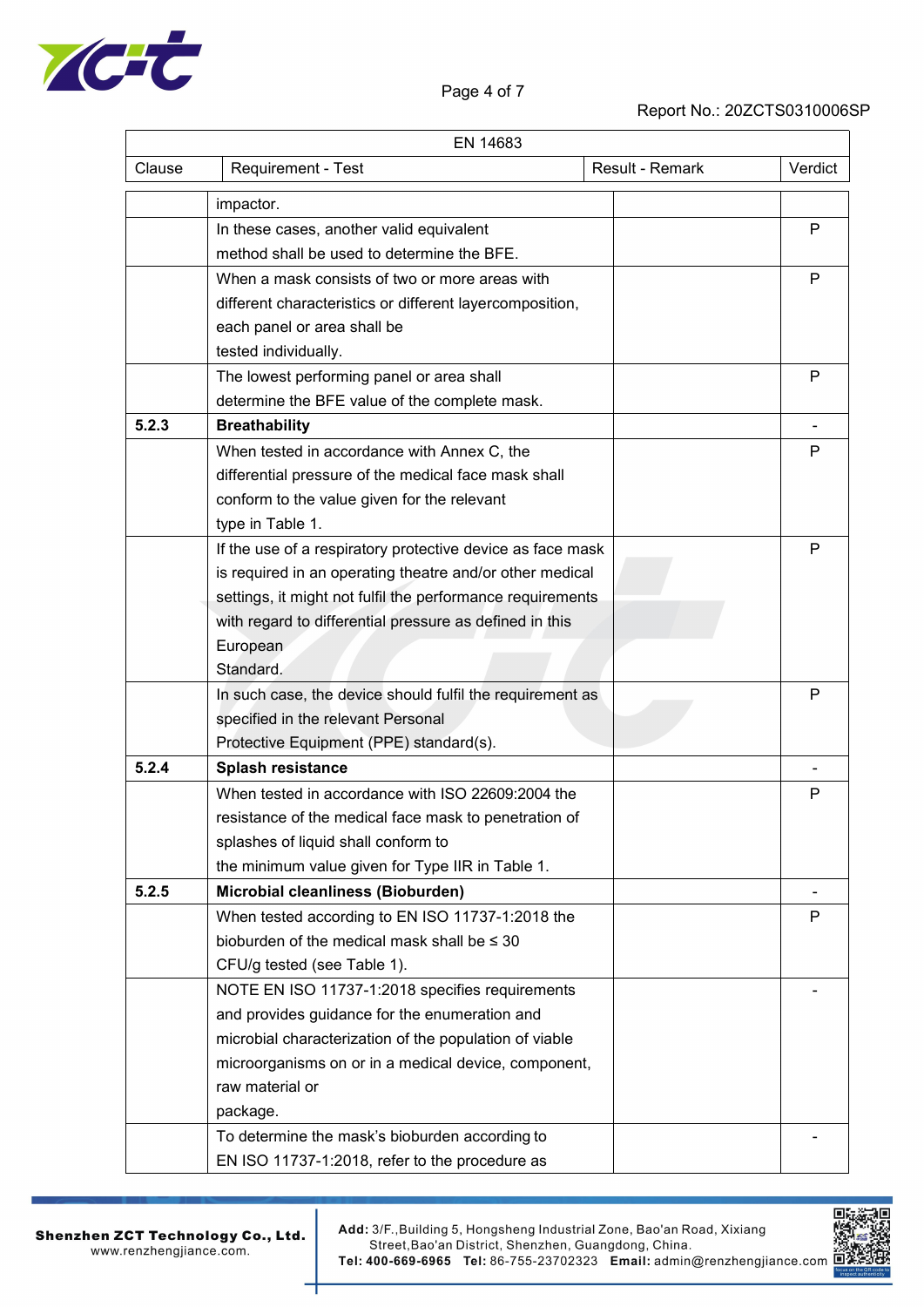

Report No.: 20ZCTS0310006SP

|        | EN 14683                                                                                                                                                                          |                                      |              |
|--------|-----------------------------------------------------------------------------------------------------------------------------------------------------------------------------------|--------------------------------------|--------------|
| Clause | Requirement - Test                                                                                                                                                                | Result - Remark                      | Verdict      |
|        | described in Annex D.                                                                                                                                                             |                                      |              |
|        | The number of masks that shall be tested is                                                                                                                                       |                                      | P            |
|        | minimum 5 of the same batch/lot.                                                                                                                                                  |                                      |              |
|        | Other test conditions as described in EN ISO                                                                                                                                      |                                      | $\mathsf{P}$ |
|        | 11737-1:2018 may be applied.                                                                                                                                                      |                                      |              |
|        | In the test report, indicate the total bioburden per                                                                                                                              |                                      | P            |
|        | individual mask and based on the mask weight,                                                                                                                                     |                                      |              |
|        | the total bioburden per gram.                                                                                                                                                     |                                      |              |
| 5.2.6  | <b>Biocompatibility</b>                                                                                                                                                           |                                      |              |
|        | According to the definition and classification in EN                                                                                                                              |                                      | P            |
|        | ISO 10993-1:2009, a medical face mask is a                                                                                                                                        |                                      |              |
|        | surface device with limited contact.                                                                                                                                              |                                      |              |
|        | The manufacturer shall complete the evaluation of the                                                                                                                             |                                      | P            |
|        | medical face mask according to EN ISO 10993-1:2009                                                                                                                                |                                      |              |
|        | and determine the applicable toxicology testing regime.                                                                                                                           |                                      |              |
|        | The results of testing should be documented according to<br>the applicable parts of the EN ISO 10993 series.                                                                      |                                      | P            |
|        | The test results shall be available upon rquest.                                                                                                                                  |                                      | P            |
| 5.2.7  | <b>Summary of performance requirements</b>                                                                                                                                        |                                      |              |
|        | Type I medical face masks should only be used for<br>patients and other persons to reduce the risk of spread<br>of infections particularly in epidemic or pandemic<br>situations. |                                      | P            |
|        | Type I masks are not intended for use by healthcare                                                                                                                               |                                      |              |
|        | professionals in an operating room or in other medical                                                                                                                            |                                      | P            |
|        | settings wit h similar requirements.                                                                                                                                              |                                      |              |
| 6      | Marking, labelling and packaging                                                                                                                                                  |                                      |              |
|        | Annex I, §13, of the Medical Devices Directive                                                                                                                                    |                                      |              |
|        | (93/42/EEC) or Annex I, §23, of the Medical Device                                                                                                                                |                                      |              |
|        | Regulation (EU) 2017/745 specifies the information                                                                                                                                |                                      | P            |
|        | that should be specified on the packaging in which                                                                                                                                |                                      |              |
|        | the medical face mask is supplied.                                                                                                                                                |                                      |              |
|        | The following information shall be supplied:                                                                                                                                      |                                      | P            |
|        | a) number of this European Standard;                                                                                                                                              | EN 14683:2019                        | P            |
|        | b) type of mask (as indicated in Table 2).                                                                                                                                        | Type IIR For<br>details, see table 2 | $\mathsf{P}$ |
|        | EN ISO15223-1:2016 and EN                                                                                                                                                         |                                      | $\sf P$      |
|        | 1041:2008+A1:2013 should be considered.                                                                                                                                           |                                      |              |

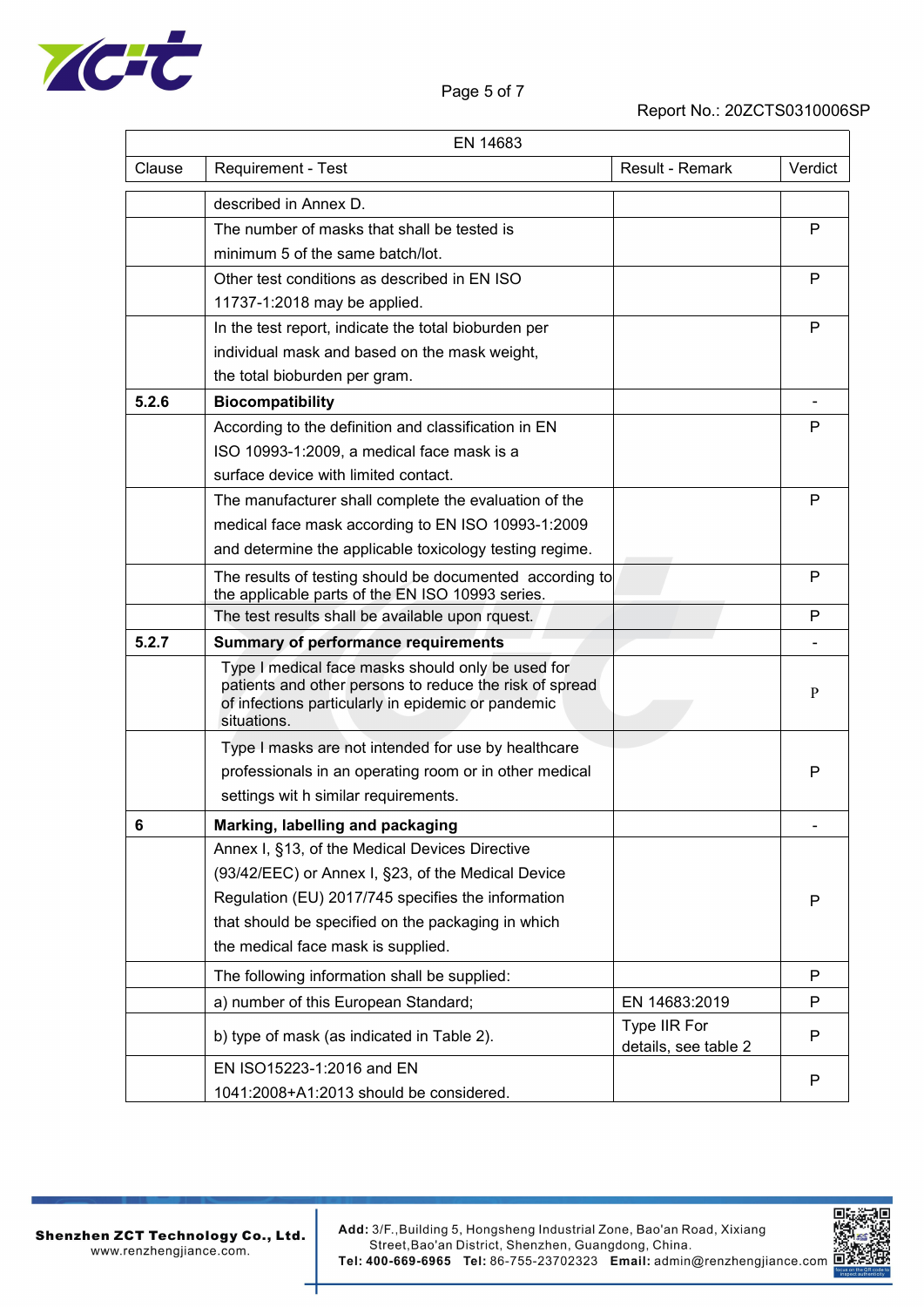

| Table 1 - Performance requirements for medical face masks |  |
|-----------------------------------------------------------|--|
|-----------------------------------------------------------|--|

| <b>Test Item</b>                           | Requirement     | Result | Verdict |
|--------------------------------------------|-----------------|--------|---------|
| Bacterial filtration efficiency (BFE), (%) |                 |        |         |
| - Type I                                   | $\geq 95$       |        |         |
| - Type II                                  | $\geq 98$       |        |         |
| - Type IIR                                 | $\geq 98$       | 99,5   | P       |
| Differential pressure (Pa/cm2)             |                 |        |         |
| - Type I                                   | $~<$ 40         |        |         |
| - Type II                                  | $~<$ 40         |        |         |
| - Type IIR                                 | $\overline{60}$ | 35     | P       |
| Splash resistance pressure (kPa)           |                 |        |         |
| - Type I                                   | Not required    |        |         |
| - Type II                                  | Not required    |        |         |
| - Type IIR                                 | $\geq 16,0$     | 18,7   | P       |
| Microbial cleanliness (cfu/g)              |                 |        |         |
| - Type I                                   | $\leq 30$       |        |         |
| - Type II                                  | $\leq 30$       |        |         |
| - Type IIR                                 | $\leq 30$       | 25     | P       |

Table 2 Medical Face Mask Material Requirements by Performance Level

| Characteristic                                                                          | Requirement                                                   | <b>Test Method</b>   | Result   | Verdict  |  |
|-----------------------------------------------------------------------------------------|---------------------------------------------------------------|----------------------|----------|----------|--|
| Bacterial filtration efficiency, %                                                      |                                                               |                      |          |          |  |
| - Level 1 Barrier                                                                       | $>=95$                                                        | <b>ASTM F2100-19</b> | $\prime$ |          |  |
| - Level 2 Barrier                                                                       | $>= 98$                                                       | <b>ASTM F2100-19</b> |          |          |  |
| - Level 3 Barrier                                                                       | $>= 98$                                                       | <b>ASTM F2100-19</b> | 99,5     | P        |  |
| Differential pressure, mm                                                               |                                                               |                      |          |          |  |
| H <sub>2</sub> O/cm <sup>2</sup>                                                        |                                                               |                      |          |          |  |
| - Level 1 Barrier                                                                       | 5.0                                                           | <b>ASTM F2100-19</b> |          | $\prime$ |  |
| - Level 2 Barrier                                                                       | $5 - 6.0$                                                     | <b>ASTM F2100-19</b> |          |          |  |
| - Level 3 Barrier                                                                       | $5 - 6.0$                                                     | <b>ASTM F2100-19</b> | 5,2      | P        |  |
|                                                                                         | Sub-micron particulate filtration efficiency at 0.1 micron, % |                      |          |          |  |
| - Level 1 Barrier                                                                       | $>= 95$                                                       | <b>ASTM F2100-19</b> | $\prime$ |          |  |
| - Level 2 Barrier                                                                       | $>= 98$                                                       | <b>ASTM F2100-19</b> |          |          |  |
| - Level 3 Barrier                                                                       | $>=98$                                                        | <b>ASTM F2100-19</b> | 99,3     | P        |  |
| Resistance to penetration by synthetic blood, minimum pressure in mm Hg for pass result |                                                               |                      |          |          |  |
|                                                                                         |                                                               |                      |          |          |  |
| - Level 1 Barrier                                                                       | 80                                                            | <b>ASTM F2100-19</b> | $\prime$ |          |  |
| - Level 2 Barrier                                                                       | 120                                                           | <b>ASTM F2100-19</b> |          |          |  |
| - Level 3 Barrier                                                                       | 160                                                           | <b>ASTM F2100-19</b> | 175      | P        |  |
| Flame spread                                                                            |                                                               |                      |          |          |  |
| - Level 1 Barrier                                                                       | Class 1                                                       | <b>ASTM F2100-19</b> | $\prime$ |          |  |
| - Level 2 Barrier                                                                       | Class 1                                                       | <b>ASTM F2100-19</b> |          |          |  |
| - Level 3 Barrier                                                                       | Class 1                                                       | <b>ASTM F2100-19</b> | Class 1  | P        |  |

Shenzhen ZCT Technology Co., Ltd. www.renzhengjiance.com.

Add: 3/F., Building 5, Hongsheng Industrial Zone, Bao'an Road, Xixiang<br>Street, Bao'an District, Shenzhen, Guangdong, China. Tel: 400-669-6965 Tel: 86-755-23702323 Email: admin@renzhengjiance.com